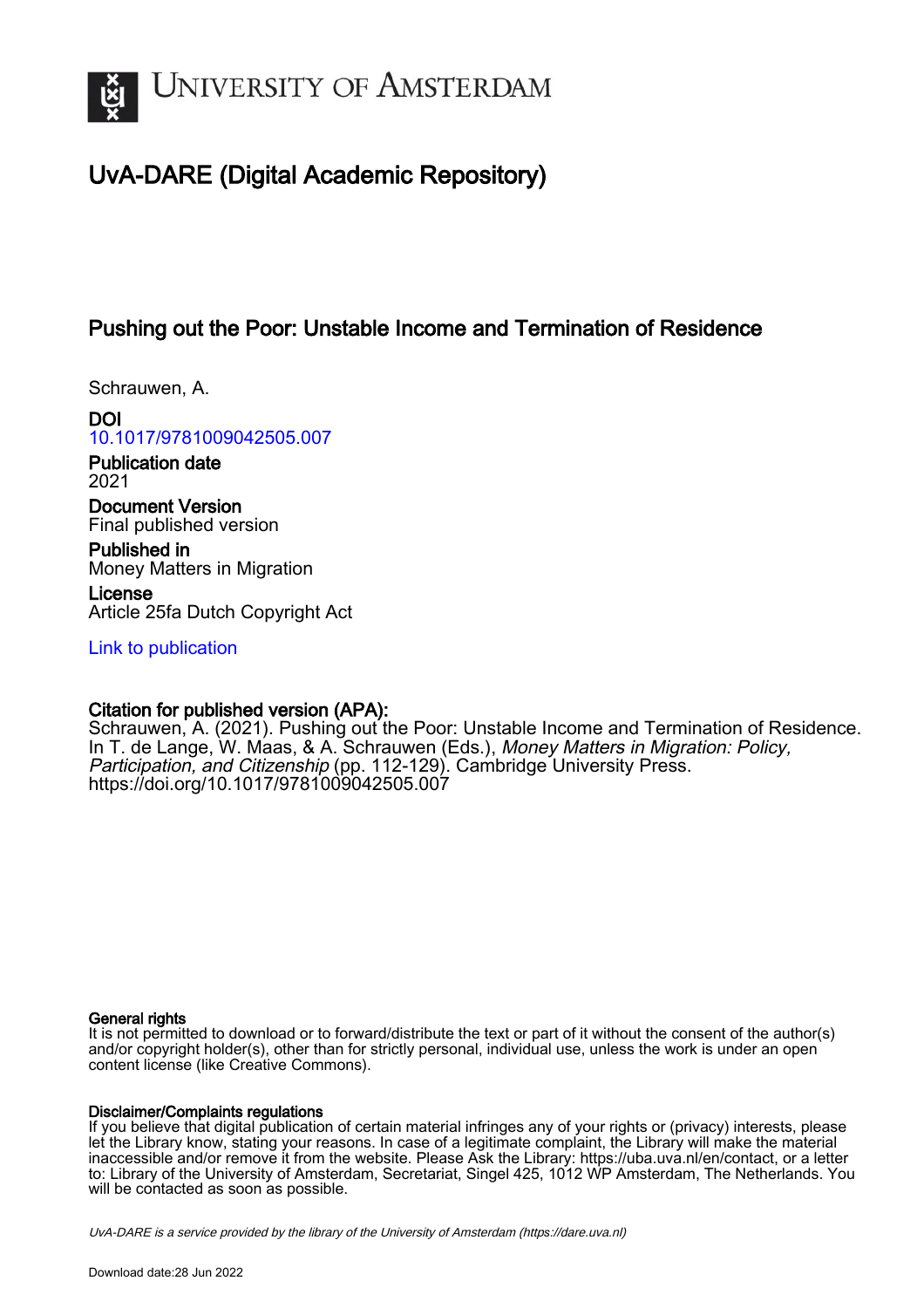## Pushing Out the Poor: Unstable Income and Termination of Residence

#### annette schrauwen

### Introduction

The formal EU discourse presents free movement within the European Union as allowing EU citizens to improve their living and working conditions, promote their social advancement while participating in an efficient and flexible European labour market, and contribute to social cohesion within the EU.<sup>1</sup> The discourse on entitlements of EU citizens is almost the opposite of the discourse on migration from outside the EU.<sup>2</sup> Rights for migrants from outside the EU are granted or restricted according to the interests of the receiving Member States who control first access.<sup>3</sup> The receiving state may weigh the costs and benefits of immigrants based on their contribution to the economy, their impact on welfare distribution, on national identity and social cohesion.<sup>4</sup> Labour immigration from outside the EU is considered a potential threat to the nation-state that should be controlled, mainly by requiring specific skills or income.<sup>5</sup> Until recently, the European discourse on labour migration from outside the EU emphasized the need to attract high-skilled migrants to the EU.<sup>6</sup> The 2020 New Pact on Migration and Asylum presents a more comprehensive approach to labour migration by introducing Talent Partnerships as instruments to select and match labour

<sup>&</sup>lt;sup>1</sup> Preamble recital 4 of Regulation  $492/2011$  on free movement of workers, OJEU L141/1 of 27.5.2011; preamble recital 17 of Directive 2004/38 on citizens' movement and residence

 $\frac{20}{3}$  Boswell and Geddes 2011, 180.<br>  $\frac{3}{4}$  Ruhs 2013, 23.<br>  $\frac{4}{5}$  Roswell and Geddes 2011, 78–79 and 180.<br>  $\frac{6}{4}$  A European Agenda on Migration, COM(2015) 240 final of 13 May 2015, III.4 A new policy on legal migration.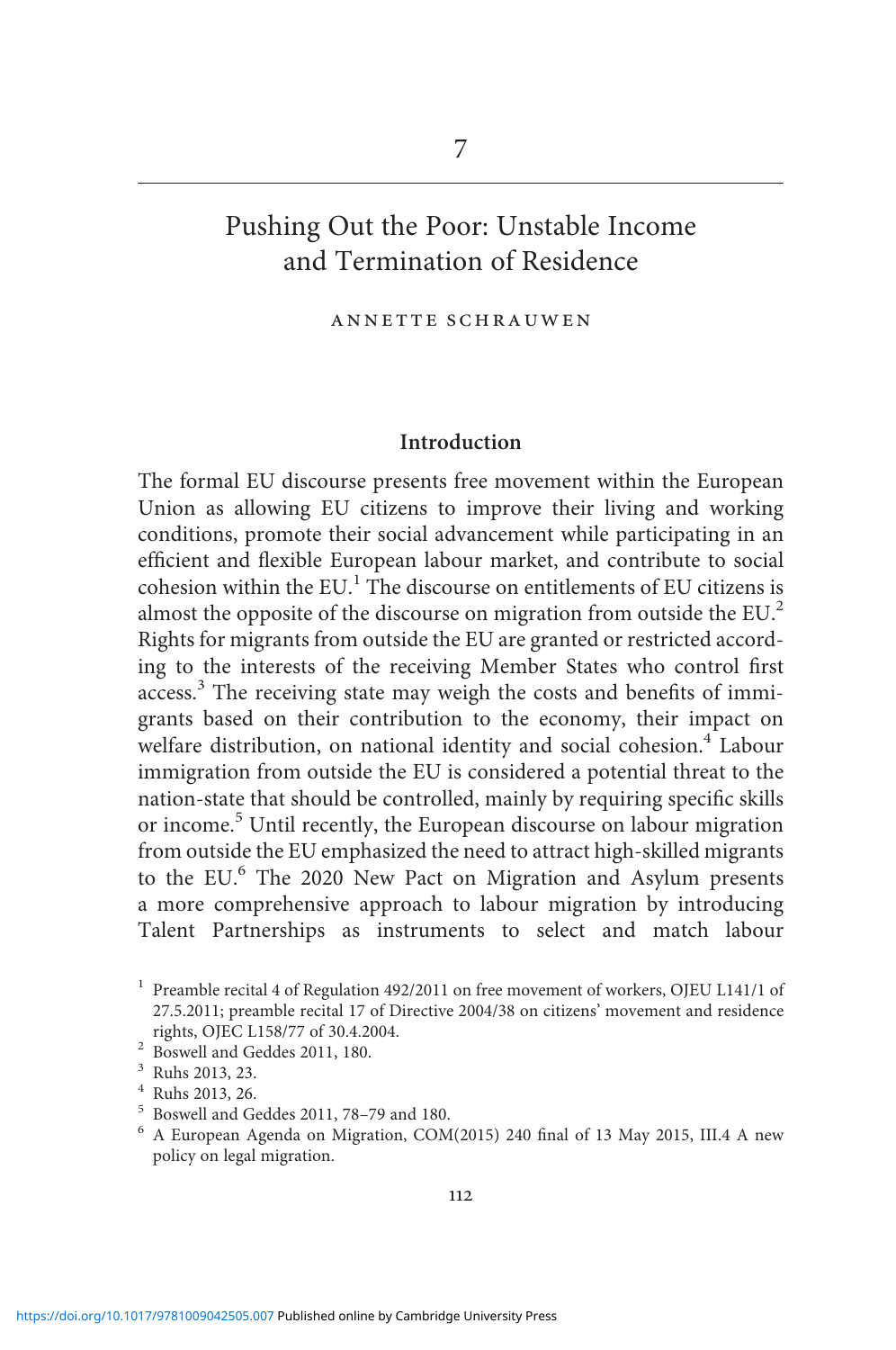immigration to skills needs in the EU, as part of the global race for talent, next to attracting high-skilled immigrants.7 In contrast, the formal labour mobility framework for EU citizens does not include selection as a means to match labour migration to skills or as a means to control migration in order to protect national identity.

The distinction between 'beneficial' mobility by EU citizens and 'threatening' migration by TCNs increasingly gets blurred in high-level income Member States. Existing populations in receiving communities make few distinctions as to the nationality of new immigrants, especially when a rapid influx of migrant workers creates tensions in towns and cities because of pressure on public services (school places, hospital beds) and housing.<sup>8</sup> A 2017 study on relations between employers and employees within EU labour movement from eastern Member States in Austria, Sweden, and the Netherlands showed that employers in the field of lowpaid work prefer workers having less knowledge about their rights, duties, and labour market position. Employers limit resources of information to be able to pay wages lower than those paid to national workers.<sup>9</sup> Where different services are combined in a labour contract, such as transport and housing, EU workers may become homeless when they lose their job. It makes EU workers vulnerable, while the receiving population perceives them as just another category of 'immigrants' who can be subject to exclusion.<sup>10</sup>

In the context of the economic crisis that started in 2008, concerns about intra-EU mobility became more prominent, in line with the general reflection that the benefits of immigration for employers and the labour market of the receiving society become more difficult to sustain in times of rising unemployment.<sup>11</sup> In receiving Member States, the economic crisis led to a cost–benefit framing of intra-EU mobility similar to the framing of immigration from outside the EU. This chapter explores how these concerns and blurring of the different frames have led to adaptations in national practices falling under the scope of the legal framework on intra-EU mobility. In particular, it looks at how claims for welfare benefits from EU citizens were connected with decisions on termination of lawful residence. The paradigm underlying immigration

 $7$  The New Pact on Migration and Asylum, COM(2020) 609 final of 23 September 2020, point 6.6 and 7.<br><sup>8</sup> Collett 2013, 6; van Ostaijen 2017.<br><sup>9</sup> van Ostaijen, Reeger, and Zelano 2017, 13.<br><sup>10</sup> Barbulescu and Favell 2020, 151.<br><sup>11</sup> Anderson 2010, 301.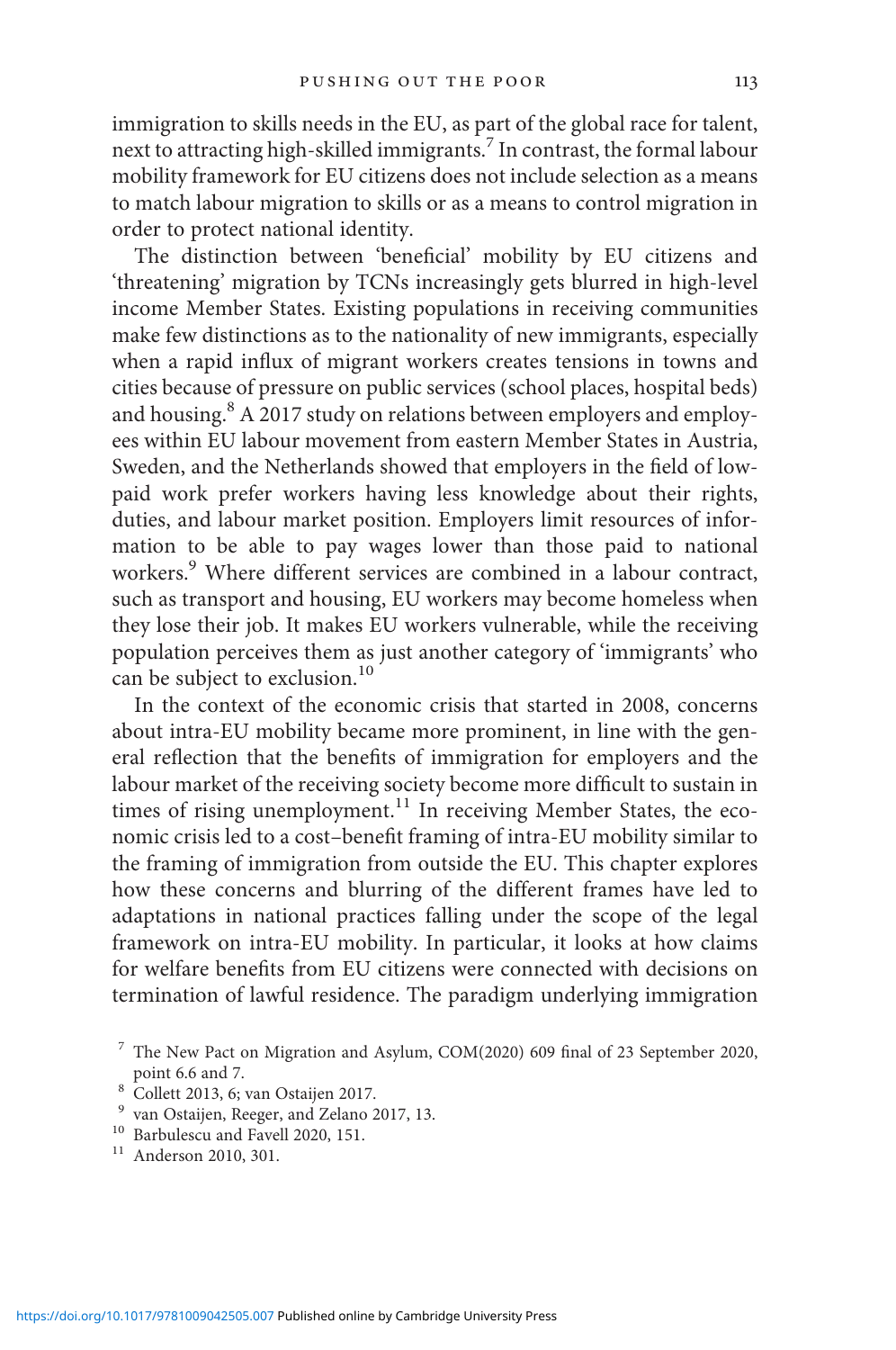law (at both national and EU levels) towards selecting non-EU migrants based on income and employment now permeates the framework of intra-EU mobility.12

Several authors have used the term 'earned citizenship' to describe the recent practices of linking EU citizens' welfare claims to termination of residence.<sup>13</sup> The term signals that EU citizenship, instead of an automatic right to membership based on residence, is transformed into a status to be earned as a result of fulfilling certain criteria, such as money and income, imposed on newcomers.<sup>14</sup> Others see the concerns on intra-EU mobility as a 'nativist' turn where a growing number of voters think that nationals should have priority in terms of jobs and welfare and conclude that a rethink of solidarity between EU citizens is necessary.<sup>15</sup> This chapter offers a third perspective: instead of focusing on the subjects of concern (the citizens that are not 'deserving') or the systematic failures (the lack of an underlying solidarity), it takes up the point that European states' immigration policies still 'hover undecidedly between perfecting the strategies for keeping out the huddled masses while laying out red carpets for the  $(...)$  skilled<sup>16</sup> – irrespective of whether the masses and skilled are EU citizens or not.<sup>17</sup>

This chapter is structured as follows. First, it will address policy practices responding to concerns on EU free movement expressed during the economic crisis in the UK, Germany, and the Netherlands – the most vocal Member States in contesting free movement of persons in the EU.18 It selects its sources mainly from existing research and case law on those practices. Though the UK has left the EU as of this writing, its policy towards intra-EU mobility is included here because it fits a wider trend in north-western Europe.<sup>19</sup> Examples from other Member States as reported in literature are included where relevant. These practices send out the message that low-income workers are not welcomed to stay on a more permanent basis. Subsequently, the chapter compares the policy

- 
- 
- 
- 
- 
- 
- $^{12}$  See also Mantu, Chapter 11.<br> $^{13}$  Kramer 2016; Kramer 2020; Spaventa 2017.<br> $^{14}$  Kramer 2020, 52.<br> $^{15}$  Ferrera 2016; Sankari and Frerichs 2016; Schiek 2017.<br> $^{16}$  Joppke 2011.<br> $^{17}$  O'Brien 2016.<br> $^{18}$  In Ap a letter to the Irish Council presidency asking for an urgent discussion of access to social benefit rights for recently arrived EU citizens, Council Document 10313/13; Ruhs 2017, 22; Heindlmaier and Blauberger 2017; Verschueren 2014, 148.  $^{19}$  Barbulescu and Favell 2020
-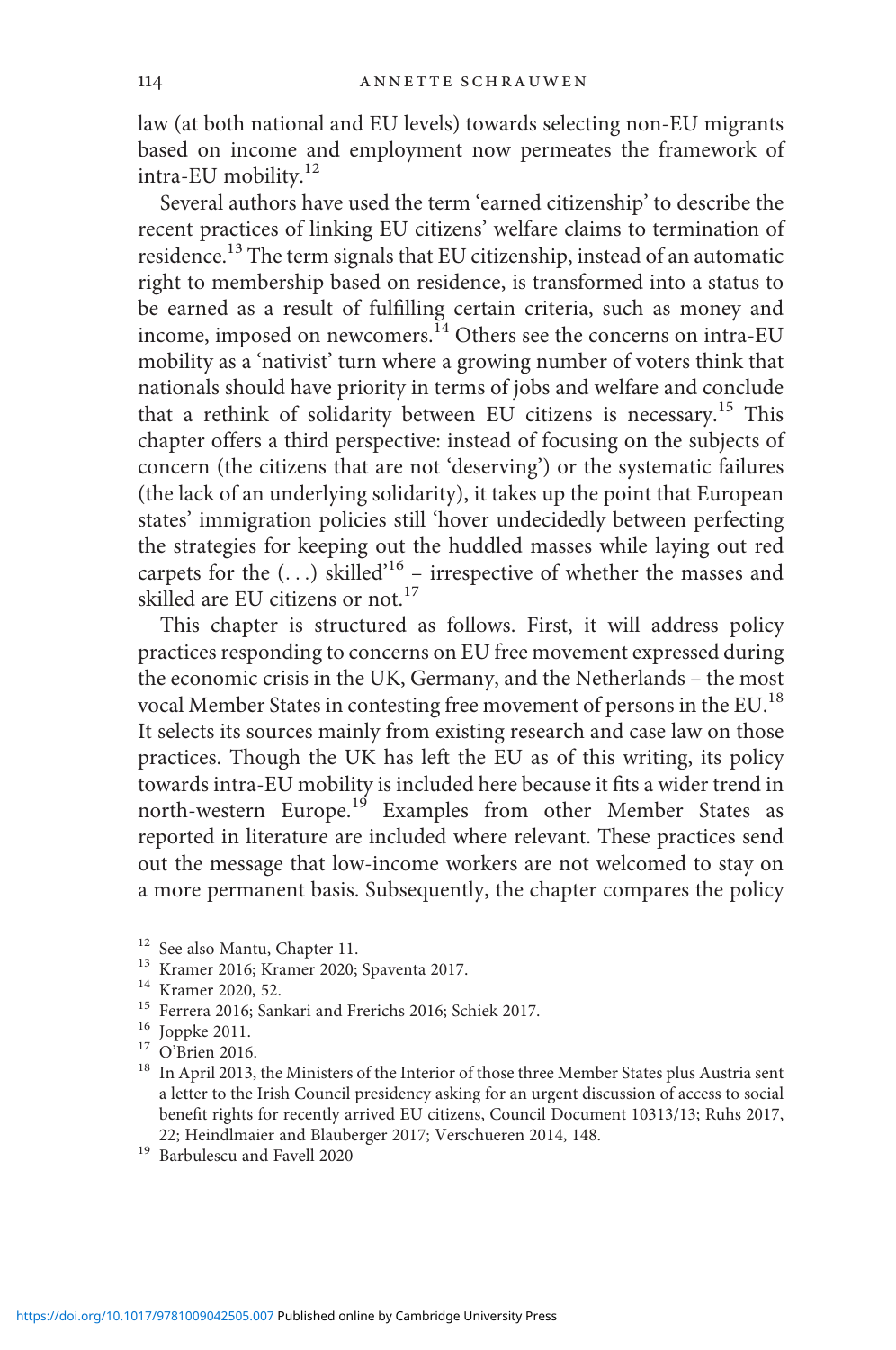practices to the EU regime for legal labour immigration from outside the EU. The chapter concludes with several remarks on the appropriateness of the notion of citizenship.

## Tightening EU Citizens' Right to Work and Reside – the Selective Role of Earnings

In several (high-income) Member States, the key change in discourse about intra-EU free movement started 'somewhere between the onset of the economic downturn in 2008 and the end of the transitional restrictions on the employment of Romanians and Bulgarians in January 2014'. <sup>20</sup> The key change in national practices included the creation of precarious residence via a restrictive interpretation of a residence condition of 'sufficient resources' for economically inactive citizens and a higher income and/or working hours condition to qualify for residence rights as a 'worker'. <sup>21</sup> The concept of precariousness combines factors of instability, insecurity, lack of protection, and social or economic vulnerability.<sup>22</sup> The discourse accompanying the creation of precarious residence contests intra-EU mobility and includes portrayal of EU workers as 'abusers', 'welfare tourists', or 'poverty migrants'.<sup>23</sup> The debate took on a new dimension when politicians openly started to contest free movement within the EU, as noted by Mantu and Minderhoud.24 Similar to what happens often in political and popular debates about migration, the wealthy are not imagined to be 'migrants',<sup>25</sup> and they are not considered to be 'abusers' of free movement either. The discussion seems to be about a 'conflated group' of mobile poor, $^{26}$  who are looking for work, engage in poorly paid work, are from poorer Member States, or are working under increasingly 'flexible' contracts that are on-call, zero-hours, short-time, temporary, or substitute.<sup>27</sup> Such contracts make it difficult to provide evidence of being a worker according to the CJEU definition, performing 'genuine and effective work that is not merely marginal and ancillary'.<sup>28</sup> The application

- <sup>20</sup> Ruhs 2017, 24. <sup>21</sup> Eggebø and Staver 2021 Chapter 8 in this volume; O'Brien, Spaventa, and De Coninck 2016, 63–65.
- 
- 
- 
- 
- 
- 
- <sup>22</sup> Anderson 2010, 303.<br>
<sup>23</sup> Mantu and Minderhoud 2016, 5–6.<br>
<sup>24</sup> Mantu and Minderhoud 2016, 6.<br>
<sup>25</sup> Anderson 2013, 73–74.<br>
<sup>26</sup> Mantu 2017, 225–226.<br>
<sup>27</sup> Gutiérrez-Barbarrusa 2016.<br>
<sup>28</sup> Case C-66/85 *Lawrie -Blum*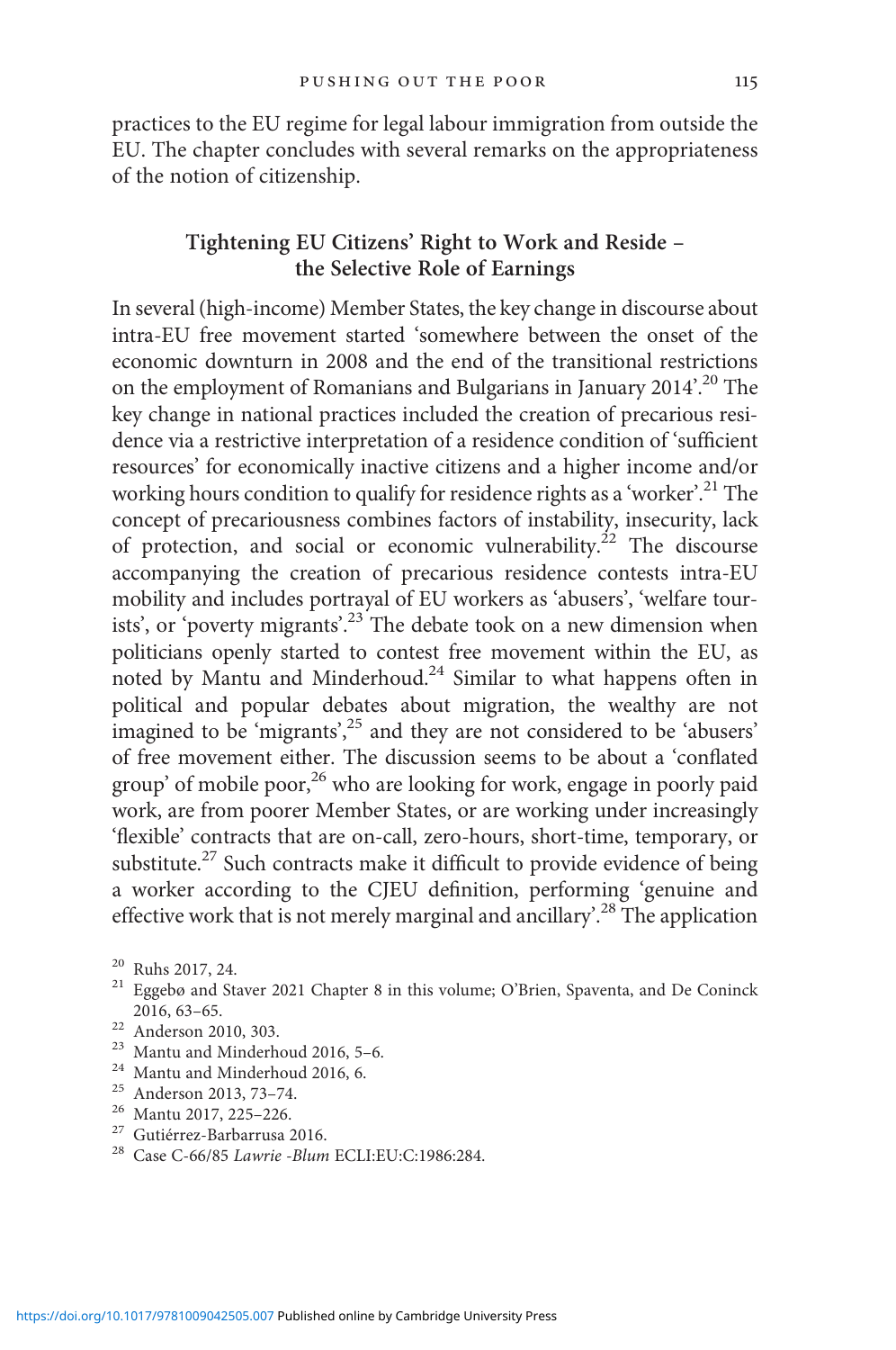of increasingly higher financial thresholds for the qualification of 'EU worker' and the increased practice of non-standard employment relations result in precarious residence status, even for young, university-educated migrants.29 What is more, nuisance and abuse arguments are used to terminate residence of EU citizens who do not meet the financial thresholds.

In the UK, where discontent on free movement was a prominent theme in the Brexit discussion, access to welfare benefits as well as the definition of who qualifies as a 'worker' under EU law is 'actively deployed as a mechanism for controlling the mobility of EEA nationals'. <sup>30</sup> In 2014, new rules were introduced that EU workers would be considered 'genuine workers' only if for the last three months prior to claiming supplementary benefits they have been earning at the level at which employees start paying National Insurance, equivalent to working 24 hours a week at minimum wage. A broader range of criteria would be taken into account in case they have some income, but not the minimum threshold. Furthermore, in order to qualify for a right to reside as jobseeker and being entitled to income-based jobseekers' allowance, they must live in the UK for three months and satisfy the Habitual Residence Test. They will be ineligible for housing benefits. Those who are economically inactive are not entitled to claim benefits at all.<sup>31</sup> The rules are drafted in such a way that compatibility with EU law is questionable.<sup>32</sup>

The rules in place since February 2017 and applicable until 1 January 2021 included the provision that EEA nationals or their family members had no initial right to reside for three months in the UK if they were 'an unreasonable burden on the social assistance system of the

 $31$  O'Brien 2016, 940 ff. For 2020 the income threshold is at £183 a week (£681 per month) for a continuous period of three months immediately before the date from which the benefit has been claimed, [www.citizensadvice.org.uk/bene](http://www.citizensadvice.org.uk/benefits/claiming-benefits-if-youre-from-the-EU/before-you-apply/check-if-you-have-the-right-to-reside-for-benefits/)fits/claiming-benefits-if-youre[from-the-EU/before-you-apply/check-if-you-have-the-right-to-reside-for-bene](http://www.citizensadvice.org.uk/benefits/claiming-benefits-if-youre-from-the-EU/before-you-apply/check-if-you-have-the-right-to-reside-for-benefits/)fits/ (last visited 28 November 2020). Below the threshold, other elements can be taken into consideration, notably regularity of work, periods of work, whether work was intended to be short term or long term, number of hours worked, and income. However, O'Brien, Spaventa, and De Coninck 2016, 64–65, note that in several Member States citizens working below the thresholds in practice are quasi-irrefutably presumed not to qualify as workers. <sup>32</sup> <sup>O</sup>'Brien, Spaventa, and De Coninck 2016, 75–76.

<sup>&</sup>lt;sup>29</sup> Simola 2020.<br><sup>30</sup> Anderson 2015, 189. She signals that harsher conditions on access to welfare and the discourse accompanying it resulted in public excoriation of those who claim benefits 'that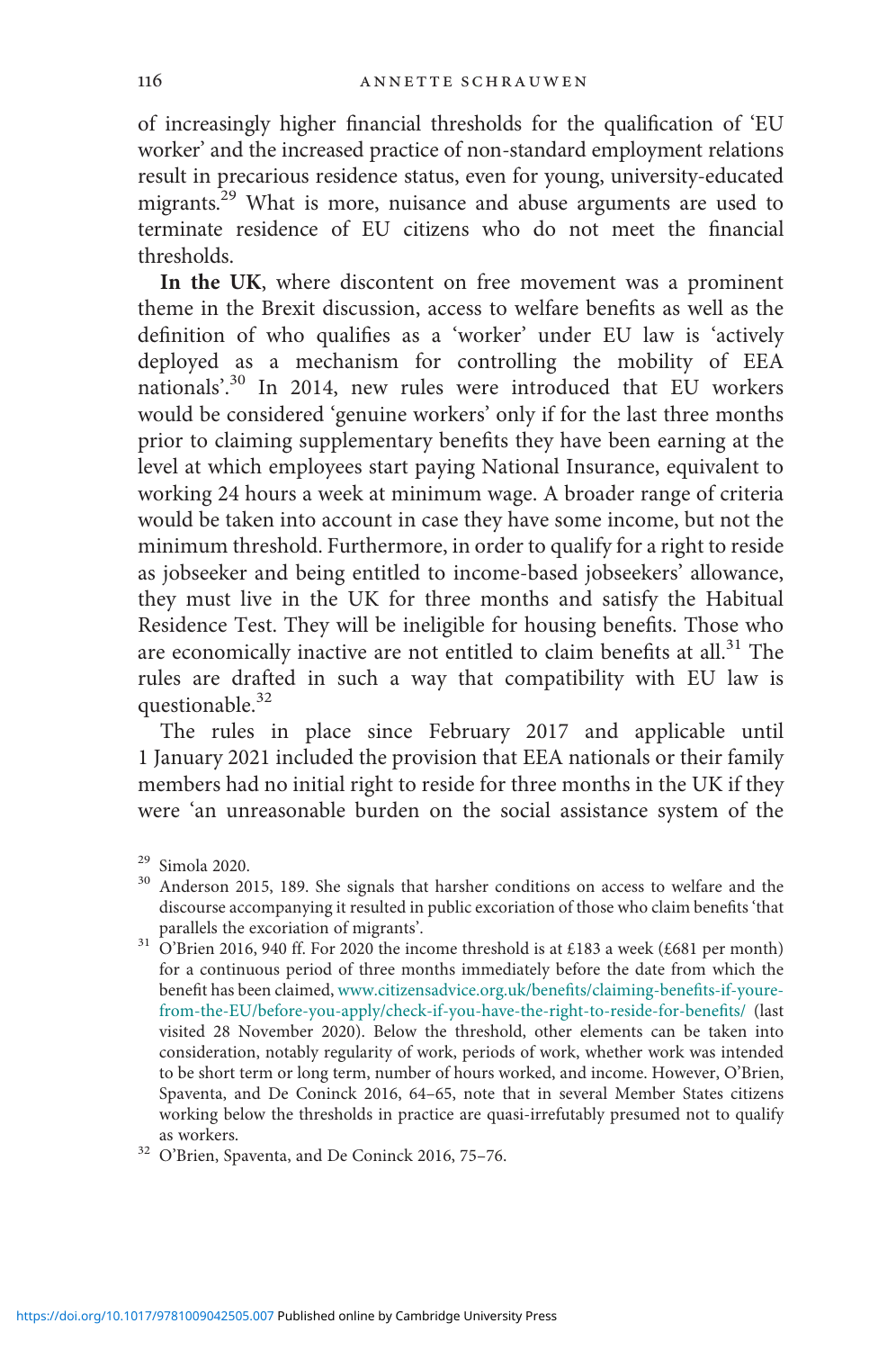United Kingdom', so it seems they were effectively excluded from all benefits.33 Furthermore, they might be removed from the United Kingdom.34 If they attempted to enter the United Kingdom within twelve months after removal without being able to provide evidence that they do meet the conditions for a right to reside longer than three months, it was considered 'misuse of rights'.<sup>35</sup> An application that material circumstances have changed could be made to the Secretary of State, but only from outside the United Kingdom.36 There was an increasing reliance on deportation and even detention of EU citizens for misuse of rights, as well as systematic removal of rough-sleepers, including EU citizens working in precarious jobs in the construction or hospitality sector where they might have been paid in cash.<sup>37</sup> Rough-sleepers were subject to re-entry restrictions for twelve months following their removal. In December 2017, the High Court ruled that consideration of rough sleeping, 'even accompanied by low level of offending such as begging, drinking in a public place and other street nuisances', does not lead to the conclusion that a person who otherwise satisfies the conditions for residence undermines the purposes of EU law and therefore abuses free movement rights. According to the Court, the UK policy 'appeared to circumvent the protections afforded to EU citizens by Article 27 [of Directive 2004/38], and to do so (in part) to serve economic ends.<sup>38</sup> With Evans one could conclude that the UK policy emptied the content of both EU citizenship and free movement rights, and confined an entire category of EU citizens in a system of immigration control that should not be applicable to them before Brexit.<sup>39</sup>

In Germany EU citizens do not have to show they are workers or have sufficient resources in order to stay longer than three months. They only have to report their presence at the municipal registration office (Bürgerambt),<sup>40</sup> following which a registration certificate will be issued. According to the administrative guidelines of February  $2016$ <sup>41</sup> if EU

- 
- 
- 

- 
- 
- $^{40}$  Heindlmaier and Blauberger 2017, 1210.  $^{41}$  Allgemeine Verwaltungsvorschrift zum Freizügigkeitsgesetz/EU, GMBI 2016 nr. 5 of 18 February 2018, 86. These were still in use in 2020.

<sup>&</sup>lt;sup>33</sup> The Immigration (European Economic Area) Regulations 2016, Regulation 13(3).<br><sup>34</sup> Idem, Regulation 23(6) under a.<br><sup>35</sup> Idem, Regulation 26(2).<br><sup>36</sup> Idem, Regulation 26(5).<br><sup>37</sup> Evans 2020.<br><sup>38</sup> R(Gureckis) a.o. v. Se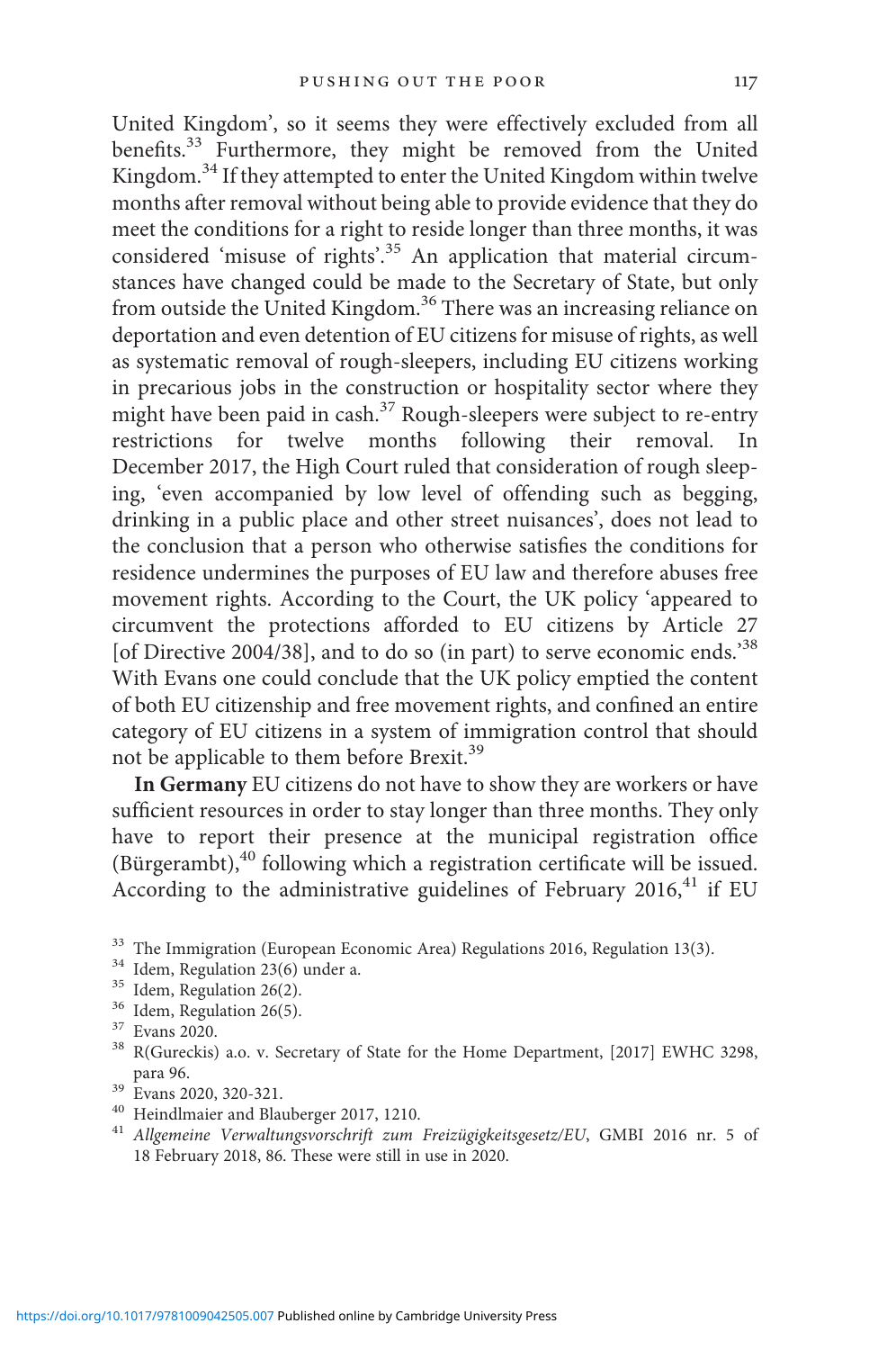citizens claim a social benefit, the authorities may examine whether they have a right to reside, and the immigration authorities can decide, after examination of the individual circumstances of the persons concerned, that they no longer have a right to reside and must leave Germany. Accordingly, local welfare authorities assess the right of residence if social benefits are claimed, following which local immigration authorities may declare that there is no longer a right of residence – but that rarely happen in practice.<sup>42</sup> The amended Freedom of Movement Act/EU of 2014, however, provides that an exclusion order (entry ban) shall be issued against an EU citizen in very serious cases, in particular if the person repeatedly pretends that she fulfils the entry or residence requirements.<sup>43</sup> The legislator motivated this change by stating that such behaviour constitutes 'abuse of rights' under Article 35 of Directive 2004/38.<sup>44</sup> Furthermore, the 2014 amendments included a provision that jobseekers' right to reside is limited to six months, unless they can prove that they have a genuine chance to be employed. The 2016 administrative guidelines provide that a residence right can be lost before the period of six months has ended in case a person is not actively looking for a job, and that a 'genuine chance' of being engaged depends on qualifications of the person concerned and the situation on the German labour market. Neither the Freedom of Movement Act/EU nor the 2016 administrative guidelines provide a fixed amount that count as 'sufficient resources' or a fixed amount of weekly or monthly working hours that would qualify a person as 'worker'. In principle, EU citizens are supposed to have sufficient resources as long as they do not claim social benefits. If they do, the authorities may start examining their resources (excluding jobseeker's allowances). The amount of 'sufficiency' also depends on the regional levels of eligibility for social assistance. For the definition of worker the guidelines refer to the criteria the CJEU has given in its case law, notably in its 2010 judgment in Genc.<sup>45</sup>

The German Social Code (§ 7 SGB II and §23 SGB XII) simply denies jobseekers and economically inactive citizens access to social benefits. The EU Court of Justice has accepted this policy as compatible with EU

 $^{42}$  Heindlmaier and Blauberger 2017, 1211<br> $^{43}$   $$7$  (2) third sentence of the Freedom of Movement Act/EU.<br> $^{44}$  Idem, 31; Bundestagsdrucksache 18/2581, 17.<br> $^{45}$  Case C-14/09, *Genc* EU:C:2010:57, mentioning the nu remuneration, the right to days of paid leave, the continued payment of wages in the event of sickness, and a contract of employment which is subject to the relevant collective agreement.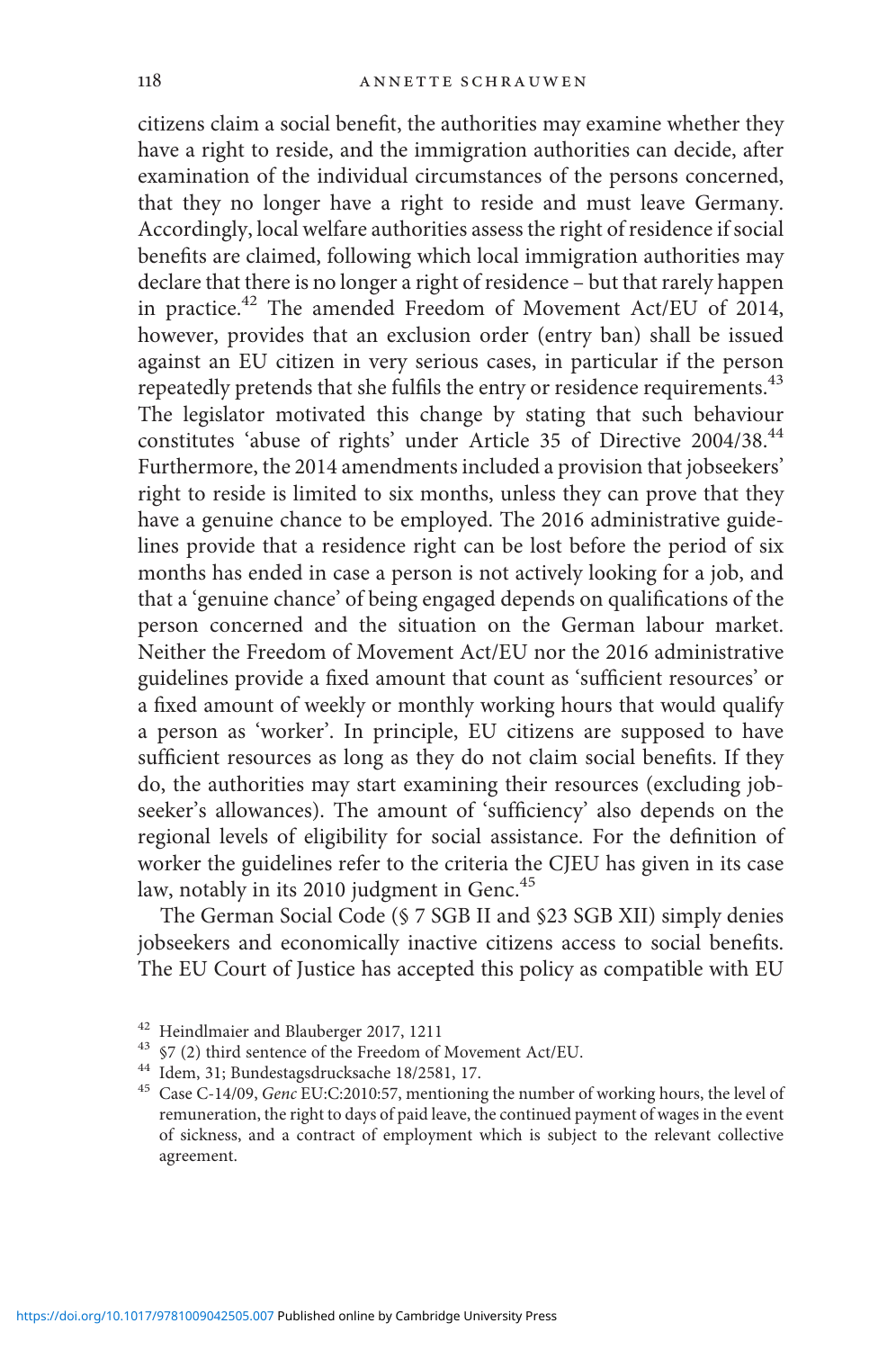law in its judgments in *Dano, Alimanovic*, and *García-Nieto.<sup>46</sup> T*he combination of no access to social assistance and not withdrawing residence rights leads to EU citizens whose presence is tolerated with no access to minimum subsistence benefits. Arguably, persons working under flexible contracts in poorly paid jobs may find themselves in such precarious situations. A judgment of the German Federal Social Court in December 2015 triggered a debate on social benefits for EU citizens.<sup>47</sup> It ruled that the German policy to tolerate the presence in Germany of EU citizens who have no right to reside while denying them access to social benefits is not compatible with German law. The Federal Social Court found that the provision of the Social Code denying minimum subsistence benefits to foreigners who entered Germany in order to obtain social assistance or whose residence right arises solely out of the search for employment<sup>48</sup> could not be applied to those who, due to a lack of enforcement of the immigration authorities, stayed longer than six months in Germany. The Court ruled that the state then becomes responsible to ensure they can lead a life in human dignity.<sup>49</sup>

In October 2016, the German legislator adopted a bill to 'clarify' access to social benefits of EU citizens: those who are not lawfully resident in Germany can receive temporary benefits for the period until they leave the country – for a maximum of one month. They also can get a loan for a return ticket to their home country.<sup>50</sup> According to then Federal Labour Law Minister Nahles, the bill 'restores legal certainty' and is 'boosting confidence in the European ideal and one of its greatest achievements: the free movement of workers'. And it is 'protecting our municipalities from financial overstretch, as they have to shoulder the cost of social assistance benefits'.<sup>51</sup> These clarifications do not seem to help those in precarious, flexible, and poorly paid jobs. However, the underlying message is clear.

29 December 2016.  $51$  See [www.bmas.de/EN/Services/Press?recent-publications/2016/clari](http://www.bmas.de/EN/Services/Press?recent-publications/2016/clarification-of-access-to-social-benefits.html)fication-of-access-to [-social-bene](http://www.bmas.de/EN/Services/Press?recent-publications/2016/clarification-of-access-to-social-benefits.html)fits.html

<sup>&</sup>lt;sup>46</sup> Case C-333/13, *Dano* EU:C:2014:2358; Case C-67/14, *Alimanovic*, EU:C:2015:597; Case C-299/14, *García-Nieto*, EU:C:2016:114. See also Mantu 2021 Chapter 11 in this book.

<sup>&</sup>lt;sup>47</sup> Bundessozialgericht, judgment of 3 December 2015, B 4 AS 44/15 R.<br><sup>48</sup> SGB XII §23 Abs.1 S.1, S. 3.<br><sup>49</sup> Bundessocialgericht, n. 55, para 56–57.<br><sup>50</sup> SGB XII § 23, Abs. 1, S.1, S.3 and S.3a, amended by Article 2 – Ge Ansprüchen ausländischer Personen in der Grundsicherung für Arbeitsuchende nach dem Zweiten Buch Sozialgesetzbuch und in der Sozialhilfe nach dem Zwölften Buch Sozialgesetzbuch of 22 December 2016, BGBl I 2016 S. 3155. The bill entered into force on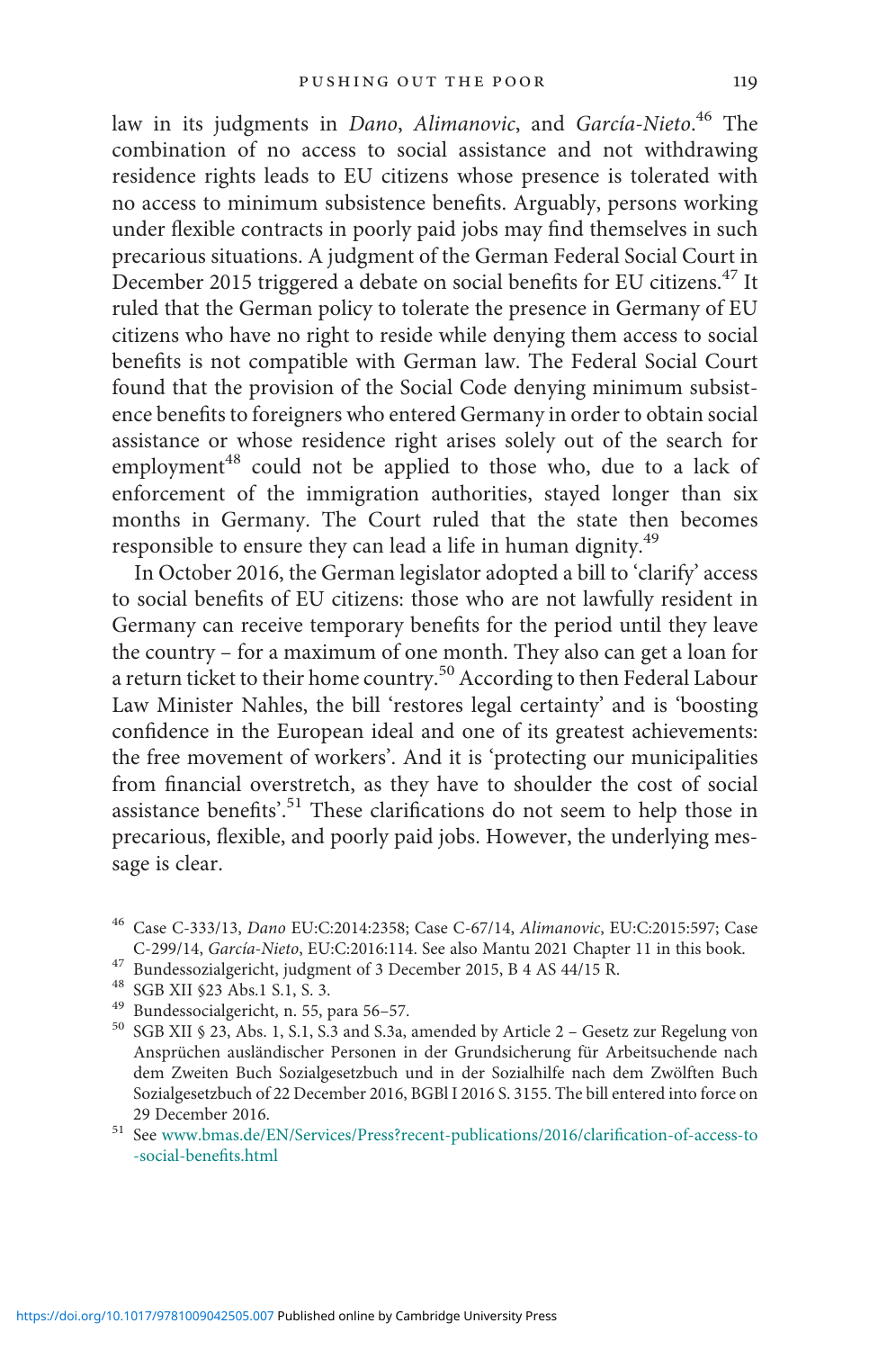In the Netherlands, $52$  the administrative guidelines indicate that the status of 'worker' in any case covers those who work at least 40 per cent of the usual full working time a month or earn more than 50 per cent of the usual social assistance level.<sup>53</sup> Individual circumstances need to be taken into consideration for those who do not meet the thresholds. Access to social assistance is linked to lawful residence based on EU law,<sup>54</sup> and is since 2004 regulated according to a 'sliding scale' – on the basis of periods of lawful residence, and periods, frequency, and amount of the claims for assistance. Over time, the sliding scale was subject to increasingly restrictive access to social assistance.<sup>55</sup>

The restrictions started with a 'narrative change' that turned 'migrant labourers' into 'labour migrants' taking place in the years before 2011.<sup>56</sup> In 2011, the new centre right government coalition presented an 'action package' that targeted migration from central and eastern Europe and focused on workers, jobseekers, the economically inactive, and students.<sup>57</sup> The tone in the package is that of 'increasing numbers', 'problems', 'exploitation', and 'fraud'. Subsequently it turned out that fewer EU workers from central and eastern Europe registered than previously presumed, and that there was not much 'welfare tourism'. The Minister stated that it was not a guarantee that it would not happen in the future, that 'bottlenecks caused by free movement of workers are certainly visible in society', and that although this is about 'a relatively small amount of people, it does not mean that the Cabinet will not put efforts to prevent a "honeypot effect" on the Dutch system'. 58

Meanwhile, municipalities regularly denied social benefits to EU citizens because they saw the application of social assistance as 'proof' of their unlawful residence. On 18 March 2013, however, the Central Appeals Tribunal (the highest court in social security matters) ruled that municipalities, when deciding on allowances, may not refuse these allowances with the argument that recourse to social assistance is proof of the absence of the right to stay in the

 $52\,$  The author owes many thanks to Merel Huizer for her invaluable assistance in collecting case law and tracking the arguments used by policymakers and in administrative guidelines supporting the restrictive turn on residence rights for EU citizens at the lower end of

<sup>&</sup>lt;sup>53</sup> Aliens circular B.10/2.2.<br>
<sup>54</sup> Articles 10 and 11 of the Aliens Law 2000.<br>
<sup>55</sup> Kramer 2016, 285.<br>
<sup>56</sup> van Ostaijen 2017, 127.<br>
<sup>57</sup> Parliamentary Documents, TK 2011-2012, 29 407, Nr. 132.<br>
<sup>58</sup> van Ostaijen 2017,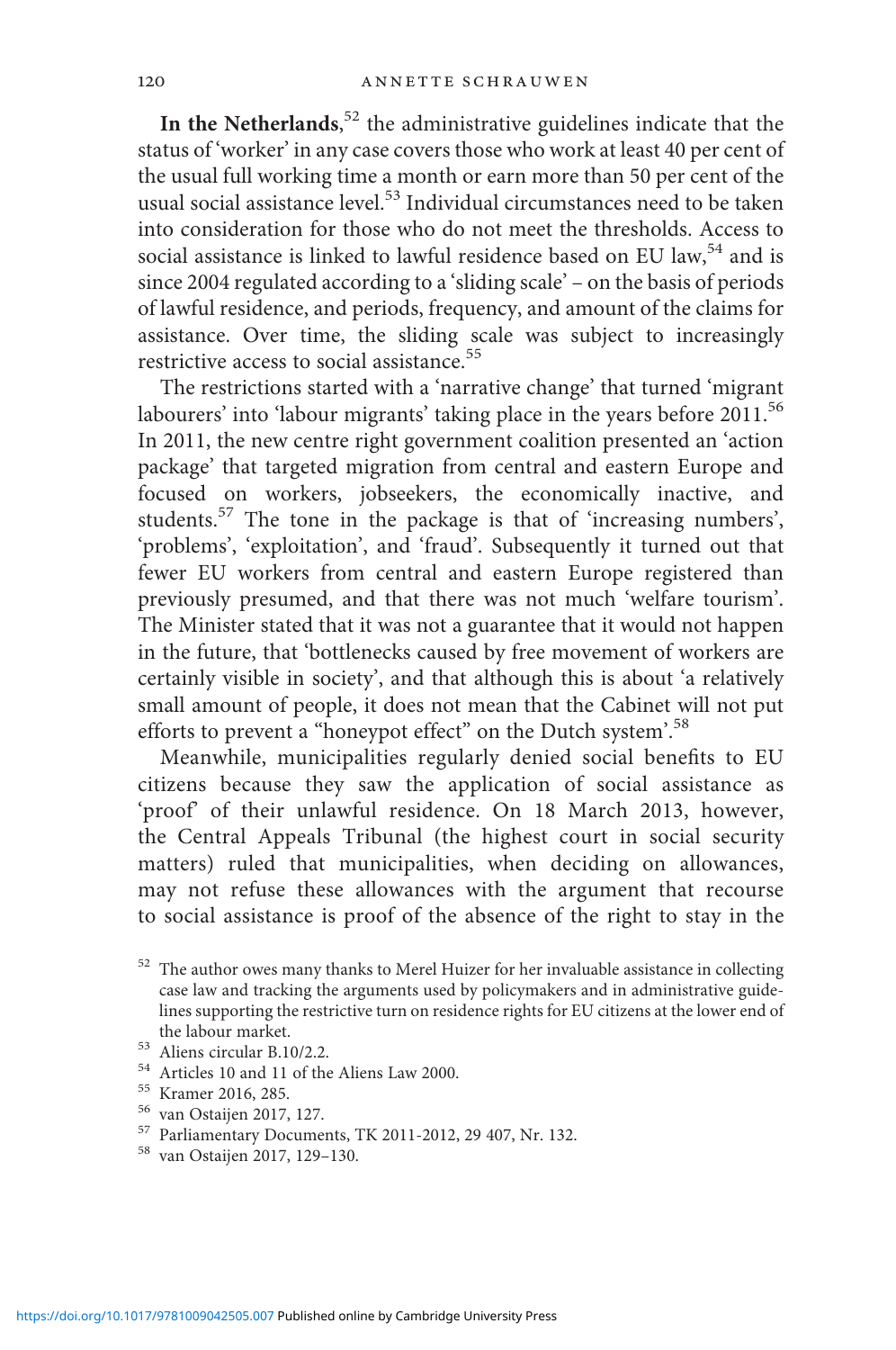Netherlands.59 The Tribunal stressed that recourse to social assistance cannot automatically result in removal: the immigration authorities (IND) decide on the residence status and the municipalities decide on allowances. After the Tribunal's ruling the policy practice changed. Municipalities now signal to the IND those applicants for social benefits who have difficulty in providing evidence of their worker status or do not meet the sufficient resources requirement. The IND investigates the evidence and may terminate residence. Working instructions determine that non-contributory benefits of a Dutch partner are not considered for the sufficient resources requirement, which might put mixed-status families in a difficult position.<sup>60</sup> Residence terminations after notification from municipalities increased from 20 in 2012 to 620 in 2016.<sup>61</sup> In 2019 the Council of State, the highest administrative court in the Netherlands, ruled in three cases involving (family members of) EU citizens that never applied for social assistance but nevertheless were considered to lack lawful residence because they did not meet the sufficient resources or the sufficient income condition. The court in these cases concluded that the IND attached too much value to the reference criteria at the cost of considering individual circumstances.<sup>62</sup>

In the context of the 2011 action package a pilot on active removal policy started whereby EU citizens' recourse to homeless facilities was connected to a removal measure based on a sliding scale that links periods of residence to a maximum number of nights in a homeless shelter.<sup>63</sup> Next to that, the authorities focused on removal of rough sleeping EU citizens in a pilot named 'nuisance causing citizens'. Instances of rough sleeping, eating from a bin, public drunkenness, or shop thefts are compiled in a single file. An extensive file gives rise to a police hearing, with the possibility of the IND verifying whether there would be circumstances preventing a removal decision.<sup>64</sup> If not, a removal decision for lack of lawful residence follows where expulsion on public policy grounds under EU law conditions would not have been possible. In August 2019 the Council of State confirmed the policy practice of compiling a file followed by verification of financial means.

<sup>59</sup> Centrale Raad van Beroep, 18 March 2013, ECLI:NL:CRVB:2013:BZ3853, BZ3854,

<sup>%</sup> Working instructions Union citizens WI2020/10, point 2.3.2; de Jong and de Hart 2021<br>
<sup>61</sup> Kramer 2020, 214.<br>
<sup>62</sup> ABRvS ECLI:NL:RVS:2019:2502, 2503 and 2504.<br>
<sup>63</sup> Kramer 2017, 22–23; Parliamentary Documents TK 2011-20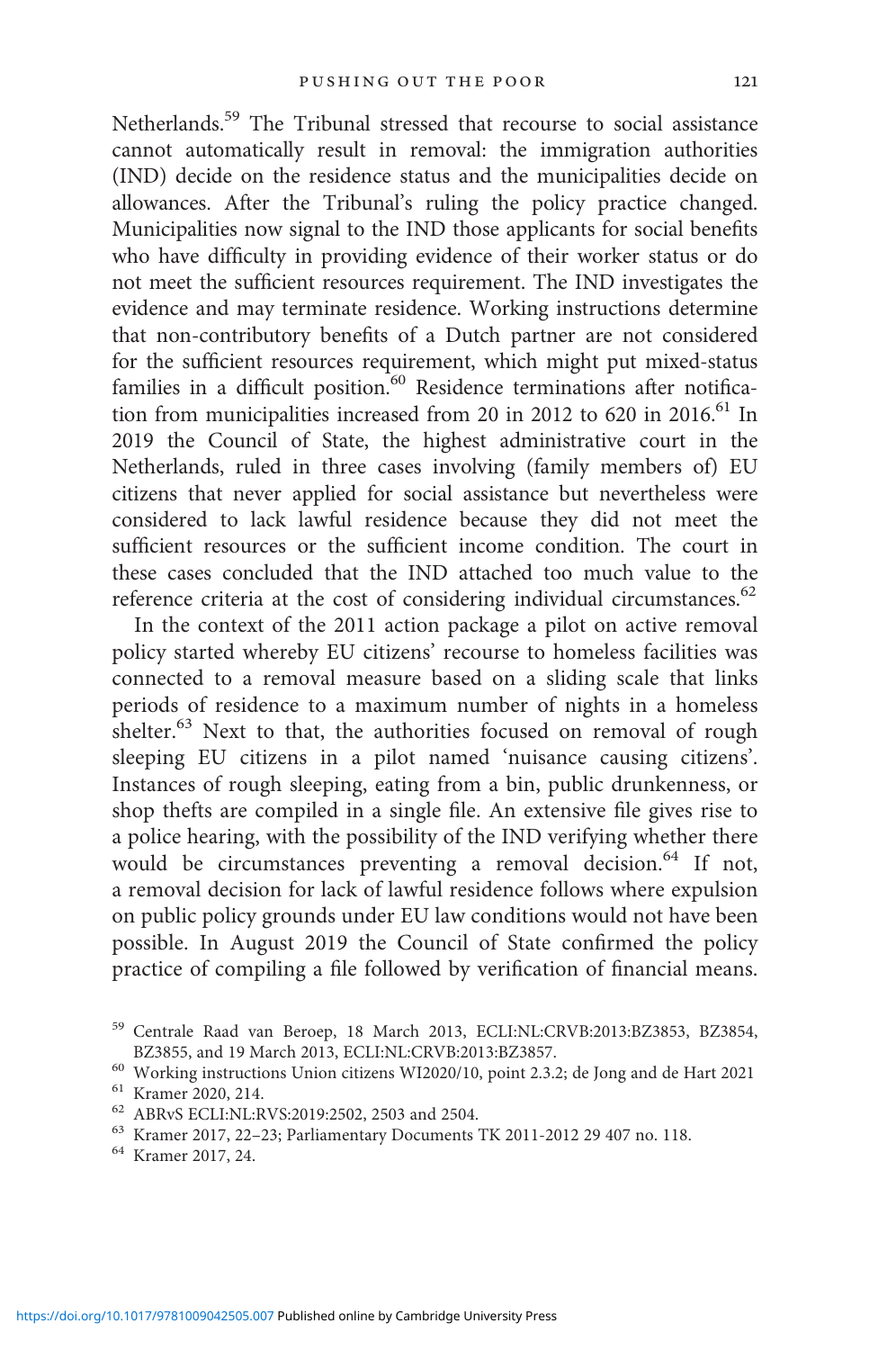However, in deciding on lawful residence, other individual circumstances should be considered next to the reference criteria.<sup>65</sup>

In contrast to Germany and the UK, the Netherlands does not refer to 'misuse' or 'abuse of rights' where EU citizens re-enter after removal on grounds of lack of legal residence. However, the Council of State has referred a preliminary question to the CJEU on whether Article 15 CRD allows a period of entry denial for EU citizens removed on grounds other than public policy, public security, or public health despite its explicit prohibition to impose a ban on entry.<sup>66</sup>

The short illustration above shows restrictive policies towards EU workers with a low or unstable income in the UK, Germany, and the Netherlands by way of raising thresholds on income and average working hours in national implementing law. As national practice does not always take into consideration individual circumstances, the raised thresholds have a disproportionate impact on atypical workers including already disadvantaged groups such as disabled workers, carers, and lone parents. A 2020 study on EU migrant atypical workers' rights in the UK shows the shortfalls in the EU definition of work and how it allows Member States to exclude atypical workers and simply ignore their economic contribution to the receiving society.<sup>67</sup> Raising thresholds for access to benefits and stricter enforcement of the link between residence rights and financial conditions for residence were found in all three Member States. They all signal a transformation of domestic policies and illustrate how Member States, in the absence of formal possibilities to limit EU citizens' access to their labour market, use 'strategic compliance'<sup>68</sup> or 'strategic non-compliance' <sup>69</sup> with, or 'manipulation' <sup>70</sup> of the free movement regime and 'containment' of Court rulings<sup>71</sup> on free movement to protect the national welfare system.

The European Commission is aware of non-compliant national practices, but noted as early as 2013 that it is difficult to tackle administrative practices via infringement procedures, especially where rules formally comply with EU law.<sup>72</sup> Not all affected persons will file individual

- 
- 
- 
- 
- % ABRvS ECLI:NL:RVS:2019:2873.<br>
% Case C-719/19, ECLI:EU:C:2021:506.<br>
% Welsh 2020<br>
% Kramer 2020, 277.<br>
% Valcke 2020, 166.<br>
70 O'Brien 2016.<br>
71 Heindlmaier and Blauberger 2017.<br>
72 European Commission, *Impact assessme* European Parliament and of the Council on measures facilitating the exercise of rights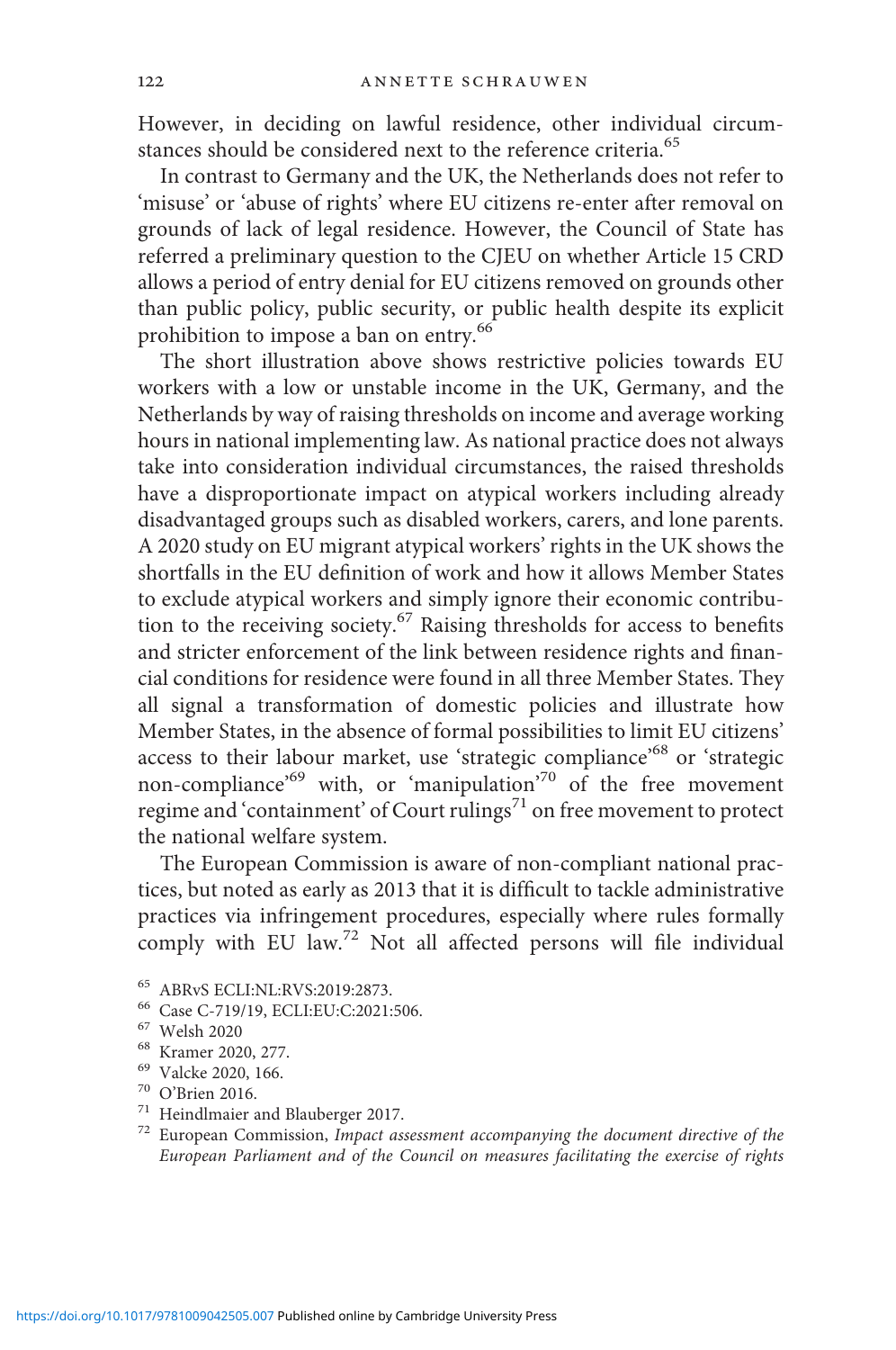complaints or know that the practice is not compliant with EU law. The Commission's infringement priority criteria of systemic and serious breaches make it unlikely that individual complaints are followed up in a formal way. The rise of more informal problem-solving mechanisms at EU level, such as SOLVIT, aims at fast and pragmatic solutions for individual citizens on the basis of complaints. However, the informal and more individual nature of the mechanism is less appropriate to tackle structural practices of non-compliance. EU measures taken since 2010 to strengthen enforcement of free movement rules focus on information, contact points, and provision of legal remedies.<sup>73</sup> The willingness of certain Member States to go beyond a minimalist approach to implement can be questioned, as the Dutch authorities illustrate with their opinion that Directive 2014/54 did not require major adaptions in Dutch law and practice because the Netherlands already was doing a good job.<sup>74</sup> In the summer of 2019, the EU issued a Directive addressing flexible and atypical work by laying down minimum rights for transparent and predictable employment that apply to 'every worker in the Union who has an employment relationship in which pre-determined and actual working time is more than an average of three hours per week in a reference period of four consecutive weeks'.<sup>75</sup> The preamble of the Directive makes clear that atypical workers, including persons declared self-employed while fulfilling the conditions of an employment relationship, fall within the scope of the Directive as long as they fulfil the criteria of 'worker' as developed in the Court's case law. The directive does not concern access to social benefits. It remains to be seen whether the threehour threshold will eventually influence national practices of assessment whether a person has the status of EU worker and the ensuing residence rights.

That said, the current deployment of the national legal definitions and financial conditions implementing free movement law as instruments to control and expel the poor resembles closely the system regulating labour immigration from outside the EU.

conferred on workers in the context of freedom of movement of workers SWD(2013) 149 final  $^{73}$  Directive 2014/54/EU of the European Parliament and the Council of 16 April 2014 on

measures facilitating the exercise of free movement of workers in the context of freedom of movement for workers, OJEU 2014 L128/8.

of movement for workers, O*LC* 2014 L128/8.<br><sup>74</sup> Minderhoud 2017, 63.<br><sup>75</sup> Directive 2019/1152 of the European Parliament and of the Council of 20 June 2019 on transparent and predictable working conditions in the European Union, OJEU 2019 L 186/105, Article 1 (3).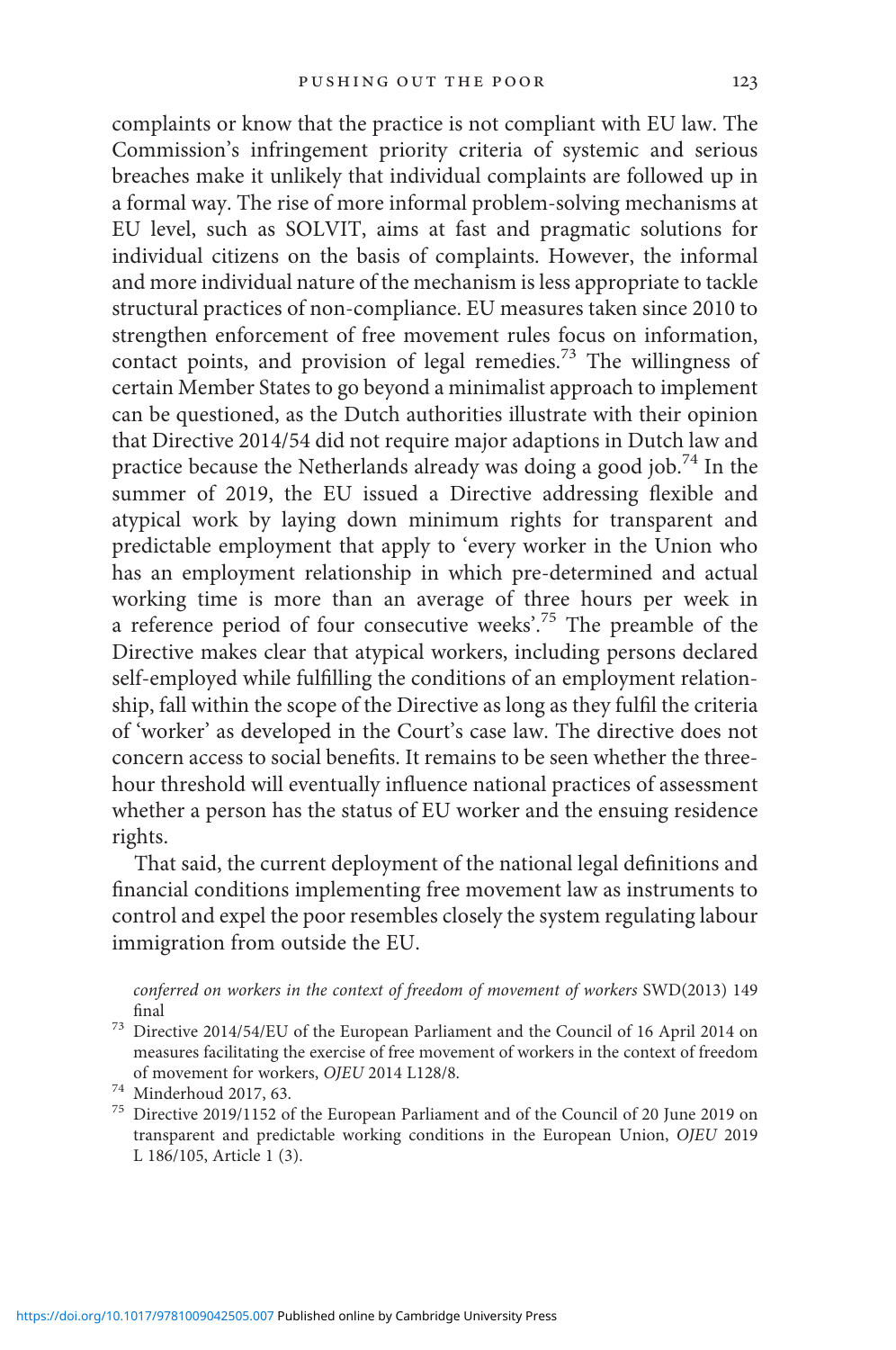## Comparing Restrictions: Fewer Rights for 'Poor' EU and Non-EU Migrants

Where EU citizens have the right to work and reside in a Member State other than that of their nationality, TCNs are granted permission to enter the labour market of Member States. Legal labour migration from outside the EU is still a bastion of state sovereignty in the EU. Member States retain control over first admissions and are not forced in any way to issue work and entry permits. At the turn of the century, individual Member States started their attempts to attract high-skilled migrants, and the European Commission's Blue Card proposal of 2007 offering the possibility of accessing twenty-seven labour markets helped them in doing so.<sup>76</sup> The Blue Card Directive was supposed to be the EU's asset in the 'global race for talent'.<sup>77</sup> Persons granted permission to enter a Member State under this scheme can lose their residence permit if they become unemployed for more than three months, but if they continue to work for a period of five years they may acquire a long-term resident status.<sup>78</sup> On the other hand, Member States' need for temporary labour in seasonal activities is regulated by the seasonal workers directive. It allows Member States to admit workers from outside the EU without having to be concerned about a cost–benefit analysis. Indeed, the Directive<sup>79</sup> aims to 'regulate the admission of seasonal workers with a view to enhancing the EU's economic competitiveness, optimizing the link between migration and development, while guaranteeing decent working and living conditions for the workers, alongside incentives and safeguards to prevent overstaying or permanent stay'.<sup>80</sup> These workers cannot acquire a longterm resident status. The two Directives can be seen as a sign that the EU is heading towards a labour market where the underlying mechanism is selecting winners who can earn a permanent stay, while allowing lowpaid workers only as long as there is a need for them.

The practices of the UK, Germany, and the Netherlands towards EU workers with a low or unstable income described above show a similar mechanism. The CJEU, in a very nuanced way, seemed to allow the

<sup>&</sup>lt;sup>76</sup> Joppke 2008, Joppke 2011, 232.<br><sup>77</sup> Directive 2009/50/EC on the conditions of entry and residence of third-country nationals

for the purposes of highly qualified employment OJEU L155/17 of 18 June 2009.<br><sup>78</sup> Directive 2003/109/EC concerning the status of third-country nationals who are long-<br>term residents OJEU L16/44 of 23 January 2004.

 $^{79}$  Directive 2014/36/EU on the conditions of entry and stay of third-country nationals for the purpose of employment as seasonal workers OJEU L94/375 of 28 March 2014.  $^{\rm 80}$  Peers 2015.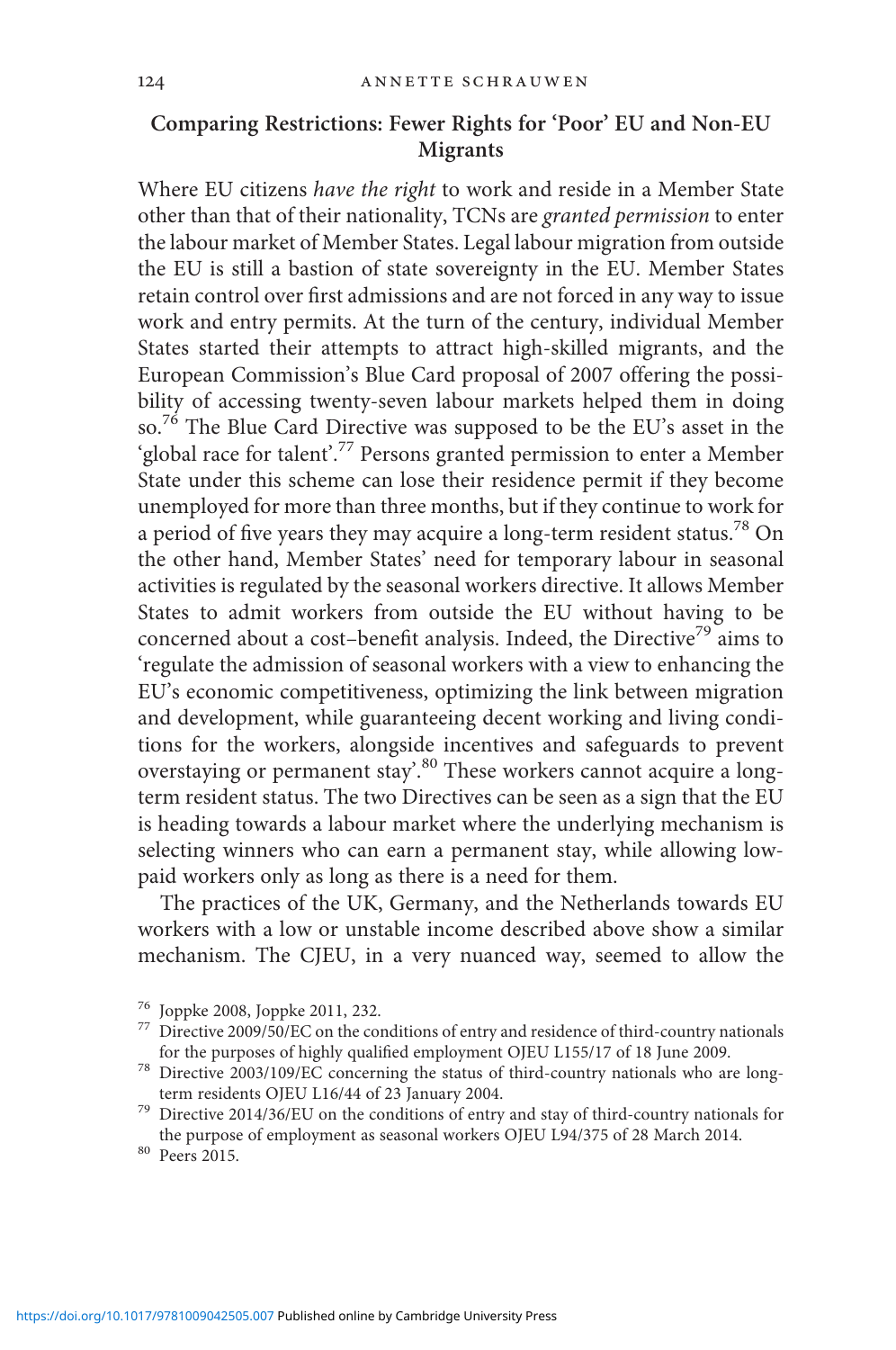restrictive turn. First, in Dano the Court implied that the examination of an individual situation concentrates on the question whether a person fulfils the financial residence conditions of the Directive and not on the question whether a person is an unreasonable burden for the public finance of the host Member State.<sup>81</sup> Furthermore, the Court explicitly accepted the 'welfare magnet' or Dutch 'honeypot' argument in its ruling in Alimanovic.<sup>82</sup> One could see this as what Sassen indicates as 'microtransformation in the institution of citizenship'.<sup>83</sup> In the judicial construction of EU citizenship entitlements and free movement of workers, a turn is taken towards excluding those who are in low-paid temporary part-time jobs as beneficiaries of free movement – in contrast to initial case law on the concept of EU workers. $84$  The economic arguments that underlie public debates on immigration and state power to send migrants back to where they came from, and distinctions made between high-level income and low-level income migrants, affect both intra-EU mobility and labour migration from outside the EU. A cost–benefit narrative erases the distinction between movement of EU citizens and migration from outside the EU.

#### Concluding Remarks

This chapter noted that the distinction in rights between economically stronger and high-income persons on the one hand and economically weaker and low-income workers that is present in the framework for EU labour migration from outside the EU can equally be found in national practices towards EU citizens, at least in those Member States that openly started to contest intra-EU labour mobility in 2013–14. The mechanism underlying national practices, denying low-paid or poor migrants residence and sending them back to their home state, makes the distinction between high-income and/or wealthy persons on the one hand and lowincome and/or poor persons on the other significantly more relevant. That distinction might offer a better starting point to look at the complexities of movement of workers in and to the EU than the distinction between intra-EU mobility and labour migration from outside the EU.<sup>85</sup> EU citizenship has little or no relevance for EU citizens finding themselves in poverty or

<sup>&</sup>lt;sup>81</sup> Dano para 69. For a more extensive analysis of this point Schrauwen 2016, 48.<br><sup>82</sup> Alimanovic para 62.<br><sup>83</sup> Sassen 2003.<br><sup>84</sup> Case 139/85, *Kempf* EU:C:1986:223 para 15.<br><sup>85</sup> Maas 2007, § 5.3.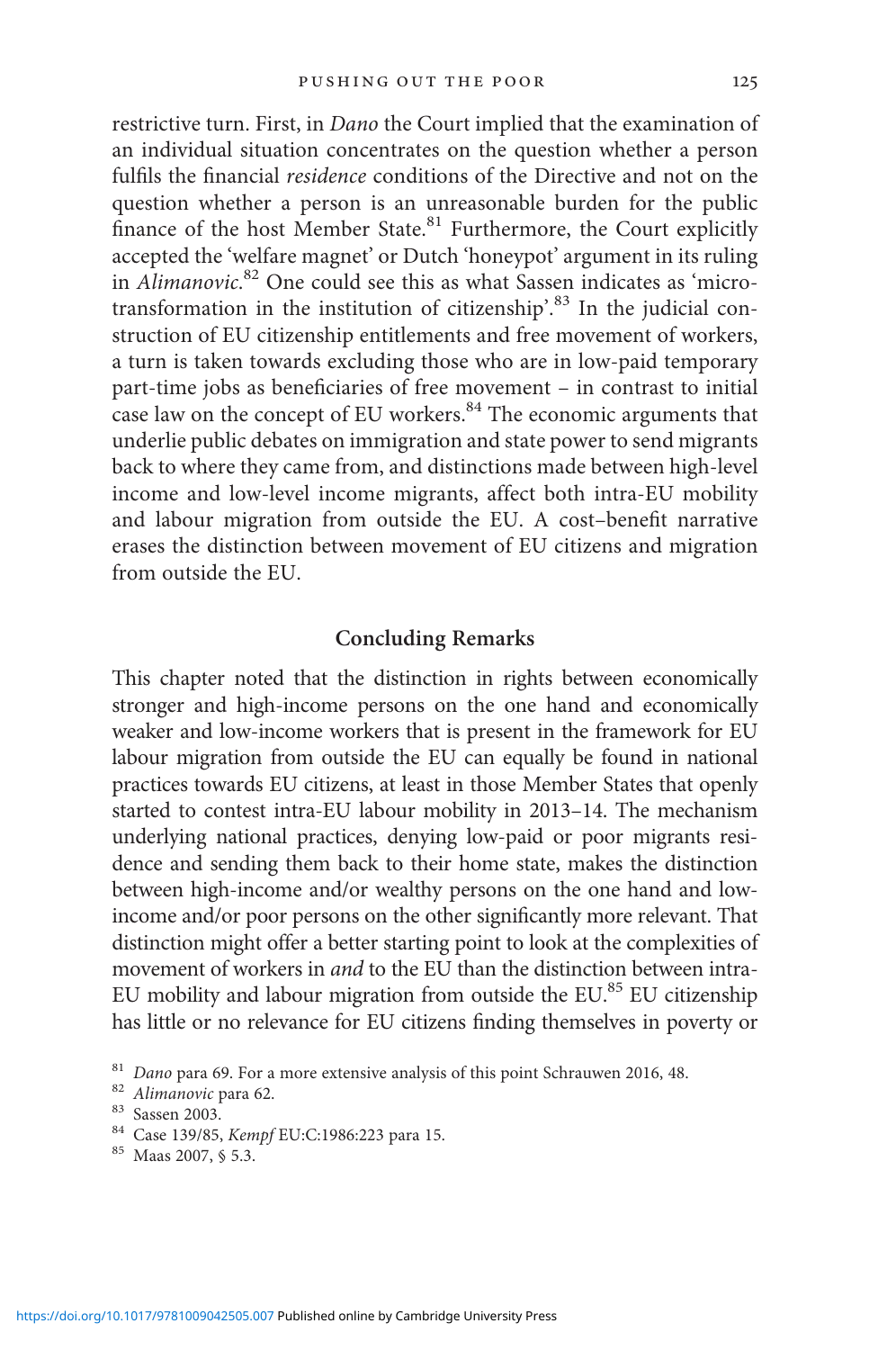in precarious jobs.<sup>86</sup> For them, it does not add much to what Brubaker describes as the 'embryonic institution' of national citizenship, notably to divide up between states the responsibility for the migrating poor, so that one state would not dump its poor on the territory of others.87 The notion of earned citizenship is not adequate where it presumes the entitlements of EU citizenship are attainable for all. The restrictive practices towards EU workers ignore those who find themselves stuck in low-paid part-time jobs, are simply poor, or work in the informal economy. They are pushed out – out of the host State and de facto out of EU citizenship.

### References

- Anderson, Bridget. 2010. 'Migration Immigration Controls and the Fashioning of Precarious Workers'. Work, Employment and Society 24(2): 300–317.
	- 2013. Us & Them. The Dangerous Politics of Immigration Control. Oxford: Oxford University Press.
	- 2015. 'Heads I Win, Tails You Lose'. Current Legal Problems 68: 179–96.
- Barbulescu, Roxanna and Adrian Favell. 2020. 'Commentary: A Citizenship without Social Rights? EU Freedom of Movement and Changing Access to Welfare Rights'. International Migration 58(1): 151–65.
- Boswell, Christina and Andrew Geddes. 2011. Migration and Mobility in the European Union. The European Union Series. Basingstoke: Palgrave Macmillan.
- Brubaker, Rogers. 1992. Citizenship and Nationhood in France and Germany. Cambridge, MA: Harvard University Press. eBook Academic Collection (EBSCOhost). At [https://search.ebscohost.com/login.aspx?direct=true&db=](https://search.ebscohost.com/login.aspx?direct=true%26db=e000xww%26AN=282615%26site=ehost-live%26scope=site) [e000xww&AN=282615&site=ehost-live&scope=site](https://search.ebscohost.com/login.aspx?direct=true%26db=e000xww%26AN=282615%26site=ehost-live%26scope=site).
- Collett, Elizabeth. 2013. 'The Integration Needs of EU Mobile Citizens. Impediments and Opportunities'. Migration Policy Institute Europe. At [https://emnbelgium.be/sites/default/](https://emnbelgium.be/sites/default/files/publications/mpieurope%5F-%5Fintegration%5Fmobile%5Feu%5Fcitizens.pdf)files/publications/mpieurope\_-\_inte [gration\\_mobile\\_eu\\_citizens.pdf,](https://emnbelgium.be/sites/default/files/publications/mpieurope%5F-%5Fintegration%5Fmobile%5Feu%5Fcitizens.pdf) accessed September 25, 2020.
- de Jong, Judith and Betty de Hart. 2021. 'Divided Families and Devalued Citizens. Money Matters in Mixed-Status Families in the Netherlands'. In Tesseltje de Lange, Willem Maas, and Annette Schrauwen, eds. Money Matters in Migration. Policy, Particiption, and Citizenship, Cambridge: Cambridge University Press.
- Eggebø, Helga and Anne Staver. 2021. 'Follow the Money: Income Requirements in Norwegian Immigration Regulations'. In Tesseltje de Lange, Willem Maas,

 $\frac{86}{87}$  van Ostaijen 2017.<br> $\frac{87}{87}$  Brubaker 1992, 69; Maas 2009; Maas 2021.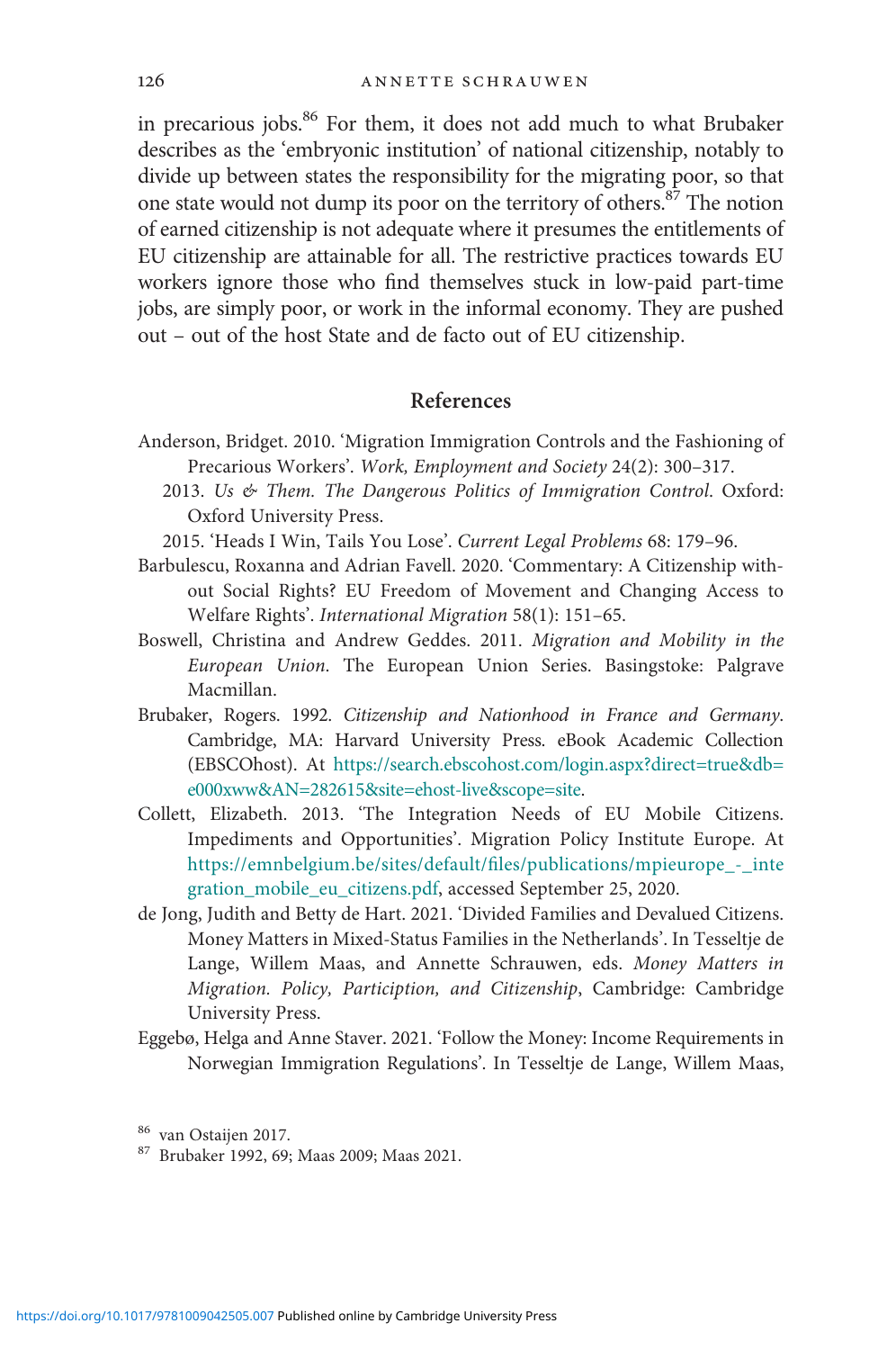and Annette Schrauwen, eds. Money Matters in Migration. Policy, Participation, and Citizenship, Cambridge: Cambridge University Press.

- Evans, Matthew. 2020. 'Abusing or Misusing the Right of Free Movement? The UK's Policy towards EU Nationals Sleeping Rough'. In Sandra Mantu, Paul Minderhoud, and Elspeth Guild, eds. EU Citizenship and Free Movement Rights. Taking Supranational Citizenship Seriously Immigration and Asylum Law and Policy in Europe, Volume 47 Leiden/Boston: Brill Nijhoff, 302–322.
- Ferrera, Maurizio. 2016. 'The Contentious Policies of Hospitality: Intra-EU Mobility and Social Rights'. European Law Journal 22: 791–805.
- Gutiérrez-Barbarrusa, T. 2016. 'The Growth of Precarious Employment in Europe: Concepts, Indicators and the Effects of the Global Economic Crisis'. International Labour Review 4: 478–508.
- Heindlmaier, Anita and Michael Blauberger. 2017. 'Enter at Your Own Risk: Free Movement of EU Citizens in Practice'. West European Politics 40, no. 6 Routledge: 1198–1217.
- Joppke, Christian. 2008. 'Comparative Citizenship: A Restrictive Turn in Europe?' Law & Ethics of Human Rights 2, no. 1 bepress, Walter de Gruyter GmbH: 6–41.
	- 2011. 'European Immigration Policies: Between Stemming and Soliciting Still'. In Erik Jones, Paul Heywood, Martin Rhodes, and Ulrich Sedelmeier, eds., Developments in European Politics, 2nd ed. Basingstoke/ New York: Palgrave Macmillan, 220–240.
- Kramer, Dion. 2016. 'Earning Social Citizenship in the European Union: Free Movement and Access to Social Assistance Benefits Reconstructed'. Cambridge Yearbook of European Legal Studies 18: 270–301.
	- 2017. '"In Search of the Law": Governing Homeless EU Citizens in a State of Legal Ambiguity'. SSRN Electronic Journal. [https://papers.ssrn.com/sol3/](https://papers.ssrn.com/sol3/papers.cfm?abstract%5Fid=3091539) [papers.cfm?abstract\\_id=3091539](https://papers.ssrn.com/sol3/papers.cfm?abstract%5Fid=3091539)
	- 2020. Earning Social Citizenship. Free Movement, National Welfare and the European Court of Justice. PhD Thesis Vrije Universiteit Amsterdam.
- Maas, Willem. 2007. Creating European Citizens. New York: Rowman & Littlefield. 2009. 'Unrespected, Unequal, Hollow – Contingent Citizenship and Reversible Rights in the European Union'. Columbia Journal of European Law 15: 265–80.
	- 2021. 'Money in Internal Migration: Financial Resources and Unequal Citizenship'. In Tesseltje de Lange, Willem Maas, and Annette Schrauwen, eds., Money Matters in Migration. Policy, Participation, and Citizenship. Cambridge University Press.
- Mantu, Sandra. 2017. 'Alternative Views on EU Citizenship'. In Carolus Grüters, Sandra Mantu and Paul Minderhoud, eds., Migration on the Move. Essays on the Dynamics of Migration. Leiden; Boston: Brill Nijhoff, 225–246.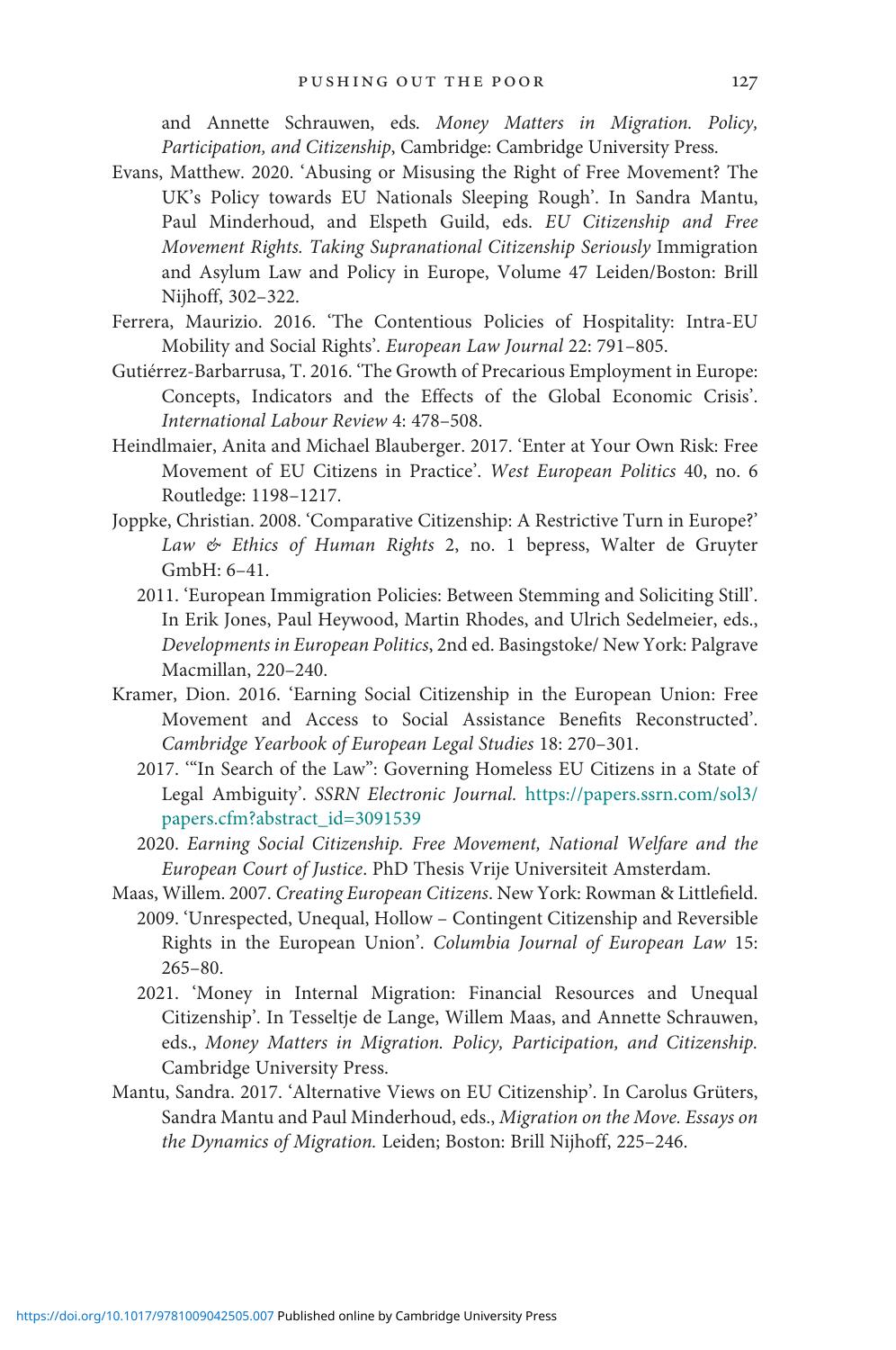- 2021. 'Women as EU Citizens: Caught between Work, Sufficient Resources, and the Market'. In Tesseltje de Lange, Willem Maas, and Annette Schrauwen, eds., Money Matters in Migration. Policy, Participation, and Citizenship. Cambridge University Press.
- Mantu, Sandra and Paul Minderhoud. 2016. 'Exploring the Limits of Social Solidarity: Welfare Tourism and EU-Citizenship'. UNIO-EU Law Journal  $2: 4 - 19.$
- Minderhoud, Paul. 2017. 'Free Movement of Workers: Some Reflections'. In Carolus Grütters, Sandra Mantu, and Paul Minderhoud eds., Migration on the Move: Essays on the Dynamics of Migration Immigration and Asylum Law and Policy in Europe 42, Leiden; Boston: Brill Nijhoff, 54–75.
- O'Brien, Charlotte. 2016. 'Civis Capitalist Sum: Class and the New Guiding Principle of EU Free Movement Rights'. Common Market Law Review 53: 937–78.
- O'Brien, Charlotte, Eleanor Spaventa, and Joyce De Coninck. 2016. 'Comparative Report 2015. The Concept of Worker under Article 45 TFEU and Certain Non-Standard Forms of Employment'. FresSco, European Union. Available via [https://ec.europa.eu/social/main.jsp?pager.offset=10&catId=](https://ec.europa.eu/social/main.jsp?pager.offset=10%26catId=1098%26langId=en%26moreDocuments=yes) [1098&langId=en&moreDocuments=yes](https://ec.europa.eu/social/main.jsp?pager.offset=10%26catId=1098%26langId=en%26moreDocuments=yes)
- Peers, Steve. 2015. 'Ending the Exploitation of Seasonal Workers: EU Law Picks the Low-Hanging Fruit'. EU Law Analysis Blog. At [http://eulawanalysis](http://eulawanalysis.blogspot.nl/2015/02/ending-exploitation-of-seasonal-workers.html) [.blogspot.nl/2015/02/ending-exploitation-of-seasonal-workers.html,](http://eulawanalysis.blogspot.nl/2015/02/ending-exploitation-of-seasonal-workers.html) accessed 5 December 2020.
- Ruhs, Martin. 2013. The Price of Rights: Regulating International Labor Migration. Princeton: Princeton University Press.
	- 2017. 'Free Movement in the European Union: National Institutions vs Common Policies?' International Migration 55 Wiley-Blackwell: 22–38. Academic Search Alumni Edition.
- Sankari, Suvi and Sabine Frerichs. 2016. 'From Resource to Burden: Rescaling Solidarity with Strangers in the Single Market'. European Law Journal 22, no. 6 Wiley-Blackwell: 806–821.
- Sassen, Saskia. 2003. 'Citizenship Destabilized'. Liberal Education 89, no. 2 Association of American Colleges & Universities: 14–21. Academic Search Premier.
- Schiek, Dagmar. 2017. 'Perspectives on Social Citizenship in the EU: From Status Positivus to Status Socialis Activus via Two Forms of Transnational Solidarity'. In Dimitry Kochenov, ed. EU Citizenship and Federalism: The Role of Rights. Cambridge: Cambridge University Press. At [www.cambridge](http://www.cambridge.org/core/books/eu-citizenship-and-federalism/perspectives-on-social-citizenship-in-the-eu-from-status-positivus-to-status-socialis-activus-via-two-forms-of-transnational-solidarity/A0E8612A8FEFA468F8EA8A472E970685) [.org/core/books/eu-citizenship-and-federalism/perspectives-on-social-citi](http://www.cambridge.org/core/books/eu-citizenship-and-federalism/perspectives-on-social-citizenship-in-the-eu-from-status-positivus-to-status-socialis-activus-via-two-forms-of-transnational-solidarity/A0E8612A8FEFA468F8EA8A472E970685) [zenship-in-the-eu-from-status-positivus-to-status-socialis-activus-via-two](http://www.cambridge.org/core/books/eu-citizenship-and-federalism/perspectives-on-social-citizenship-in-the-eu-from-status-positivus-to-status-socialis-activus-via-two-forms-of-transnational-solidarity/A0E8612A8FEFA468F8EA8A472E970685)[forms-of-transnational-solidarity/A0E8612A8FEFA468F8EA8A472E9](http://www.cambridge.org/core/books/eu-citizenship-and-federalism/perspectives-on-social-citizenship-in-the-eu-from-status-positivus-to-status-socialis-activus-via-two-forms-of-transnational-solidarity/A0E8612A8FEFA468F8EA8A472E970685) [70685,](http://www.cambridge.org/core/books/eu-citizenship-and-federalism/perspectives-on-social-citizenship-in-the-eu-from-status-positivus-to-status-socialis-activus-via-two-forms-of-transnational-solidarity/A0E8612A8FEFA468F8EA8A472E970685) accessed 16 November 2020.